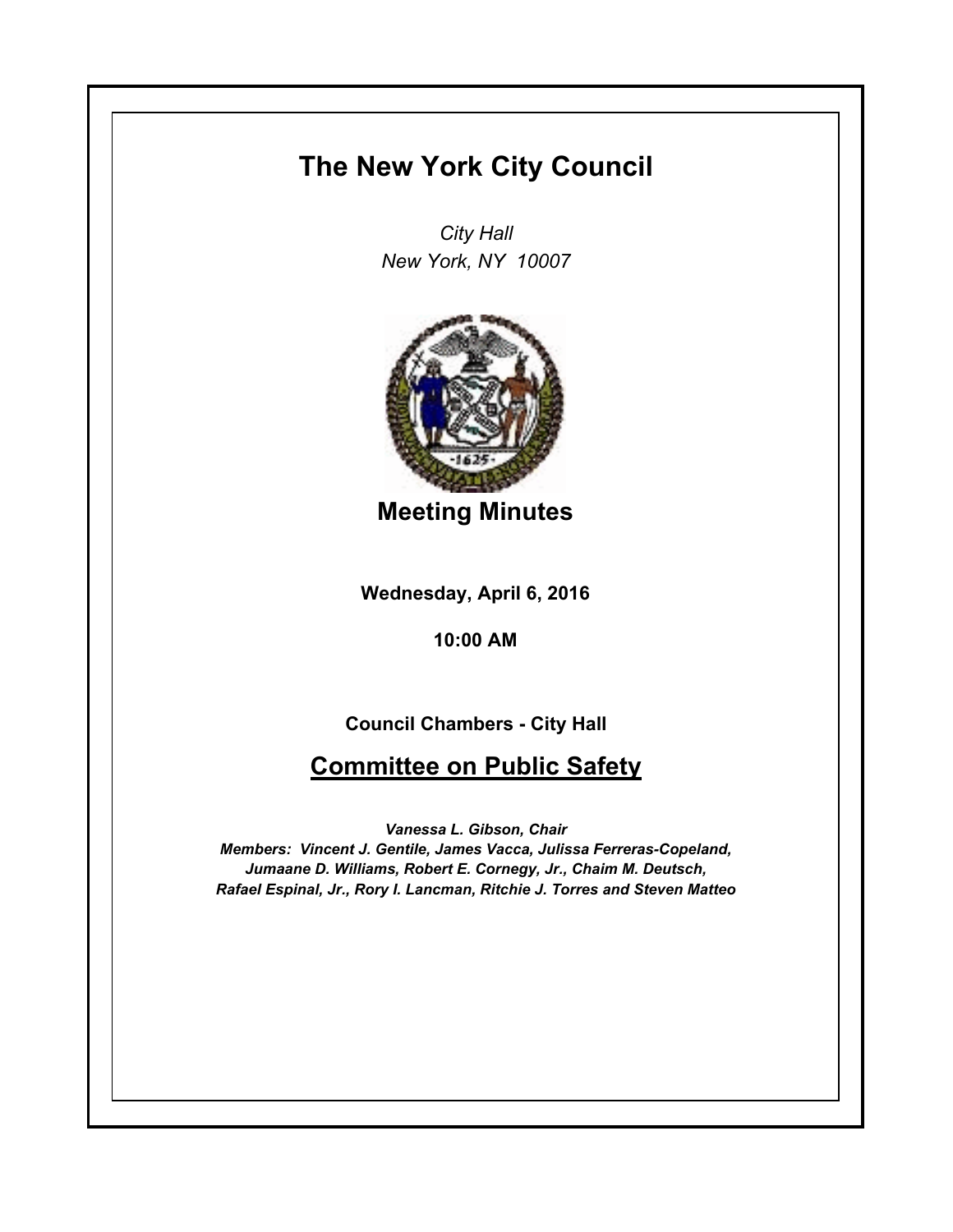| Roll Call     |                                                                                                                                                                                                                                                                                                                                                                      |
|---------------|----------------------------------------------------------------------------------------------------------------------------------------------------------------------------------------------------------------------------------------------------------------------------------------------------------------------------------------------------------------------|
|               | Present: Gibson, Gentile, Vacca, Ferreras-Copeland, Williams, Cornegy Jr., Deutsch,<br>Espinal Jr., Lancman, Torres and Matteo                                                                                                                                                                                                                                       |
|               | Other Council Members Attending: The Public Advocate (Ms. James)                                                                                                                                                                                                                                                                                                     |
| Res 0674-2015 | Resolution calling upon the New York State legislature to pass<br>and the Governor to sign, A.53-A/S.2291-A, also known as<br>Nicholas' Law, which would amend the New York State Penal<br>Law, Environmental Conservation Law and General Business<br>Law by requiring the safe storage of all guns not in the immediate<br>possession or control of the gun owner. |
|               | Attachments: April 28, 2015 - Stated Meeting Agenda with Links to Files, Res. No. 674 -<br>4/28/15, Committee Report 4/6/16, Hearing Testimony 4/6/16, Hearing<br>Transcript 4/6/16                                                                                                                                                                                  |
|               | Proposed Res. No. 674-A                                                                                                                                                                                                                                                                                                                                              |
|               | This Resolution was Hearing Held by Committee                                                                                                                                                                                                                                                                                                                        |
|               | Attachments: April 28, 2015 - Stated Meeting Agenda with Links to Files, Res. No. 674 -<br>4/28/15, Committee Report 4/6/16, Hearing Testimony 4/6/16, Hearing<br>Transcript 4/6/16                                                                                                                                                                                  |
|               | This Resolution was Amendment Proposed by Comm                                                                                                                                                                                                                                                                                                                       |
|               | Attachments: April 28, 2015 - Stated Meeting Agenda with Links to Files, Res. No. 674 -<br>4/28/15, Committee Report 4/6/16, Hearing Testimony 4/6/16, Hearing<br>Transcript 4/6/16                                                                                                                                                                                  |
|               | This Resolution was Laid Over by Committee                                                                                                                                                                                                                                                                                                                           |
| Res 0853-2015 | Resolution calling on Congress to pass, and the President to<br>sign, H.R. 1217, also known as the Public Safety and Second<br>Amendment Rights Protection Act of 2015, which closes<br>loopholes in the current gun background check system.                                                                                                                        |
|               | Attachments: September 17, 2015 - Stated Meeting Agenda with Links to Files,<br>Committee Report 4/6/16, Hearing Testimony 4/6/16, Hearing Transcript<br>4/6/16                                                                                                                                                                                                      |
|               | This Resolution was Hearing Held by Committee                                                                                                                                                                                                                                                                                                                        |
|               | Attachments: September 17, 2015 - Stated Meeting Agenda with Links to Files,<br>Committee Report 4/6/16, Hearing Testimony 4/6/16, Hearing Transcript<br>4/6/16                                                                                                                                                                                                      |
|               | This Resolution was Laid Over by Committee                                                                                                                                                                                                                                                                                                                           |
|               |                                                                                                                                                                                                                                                                                                                                                                      |